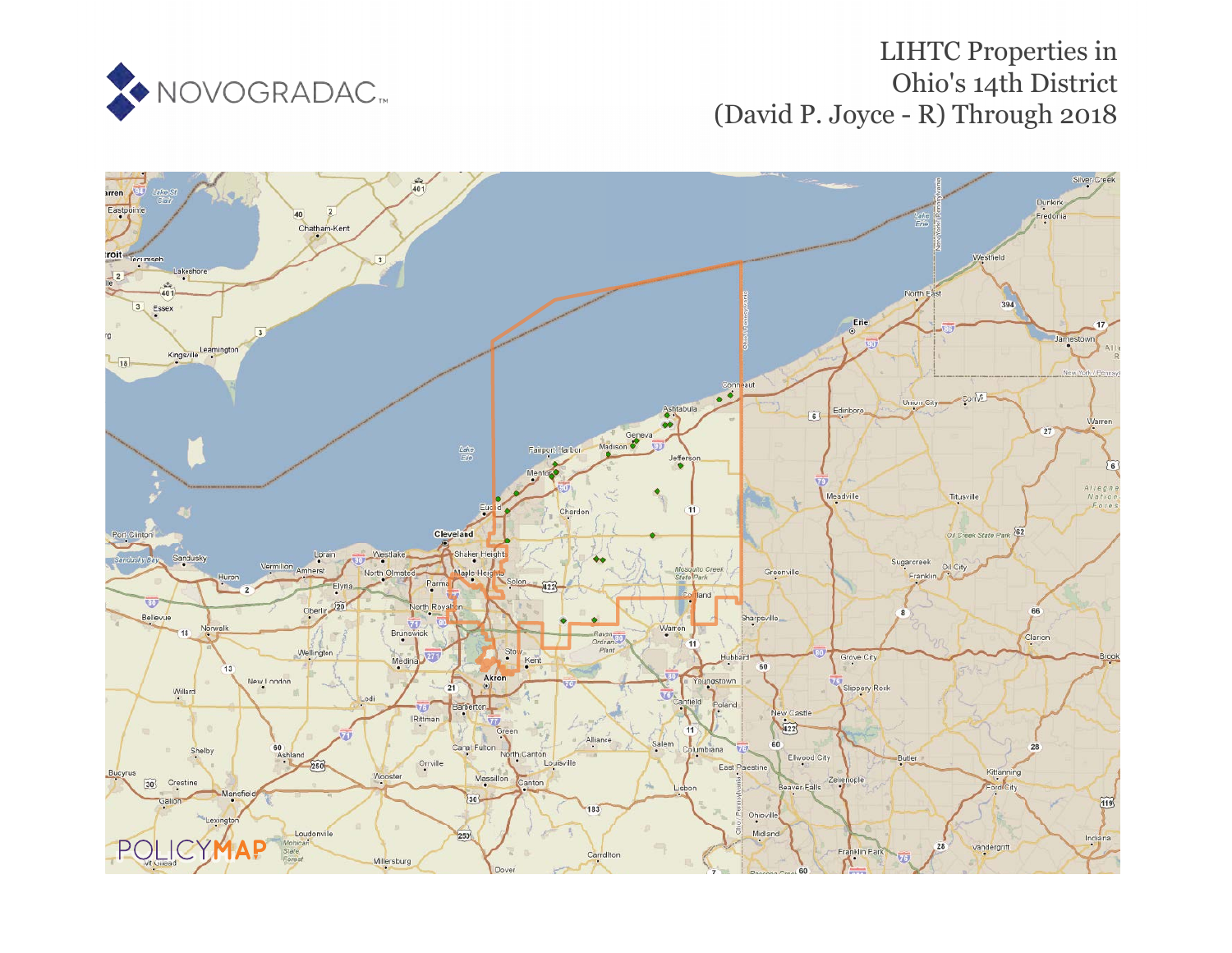## LIHTC Properties in Ohio's 14th District Through 2018

| <b>Project Name</b>                          | <b>Address</b>                            | City             | <b>State</b> | <b>Zip Code</b> | <b>Nonprofit</b><br><b>Sponsor</b> | <b>Allocation</b><br>Year | <b>Annual</b><br><b>Allocated</b><br><b>Amount</b> | <b>Year PIS</b> | <b>Construction Type</b>  | <b>Total</b><br><b>Units</b> | Low<br><b>Income</b><br><b>Units</b> | <b>Rent or</b><br><b>Income</b><br><b>Ceiling</b> | <b>Credit %</b>                                      | <b>Tax-Exempt</b><br><b>Bond</b> | HUD Multi-Family<br>Financing/<br><b>Rental Assistance</b> |
|----------------------------------------------|-------------------------------------------|------------------|--------------|-----------------|------------------------------------|---------------------------|----------------------------------------------------|-----------------|---------------------------|------------------------------|--------------------------------------|---------------------------------------------------|------------------------------------------------------|----------------------------------|------------------------------------------------------------|
| <b>WILLOWBROOK</b><br><b>SENIOR HOMES</b>    | 2605 N BEND RD ASHTABULA                  |                  | OH           | 44004           | No                                 | 2000                      | \$502,456                                          | 2000            | <b>New Construction</b>   | 80                           | 64                                   | 60% AMGI                                          | 70 % present $\,$ No $\,$<br>value                   |                                  |                                                            |
| OAK HILL VILLAGE                             | $38464$ OAK HILL $\quad$ WILLOUGHBY<br>LN |                  | OH           | 44094           | $\mathbf{No}$                      | 2003                      | \$346,265                                          | 2002            | Acquisition and Rehab 182 |                              | 181                                  |                                                   | 30 % present $\rm\thinspace\gamma_{\rm es}$<br>value |                                  |                                                            |
| <b>OHIO VILLAGE APTS</b>                     | 1911 LAMBROS<br>${\rm LN}$                | <b>ASHTABULA</b> | OH           | 44004           | No                                 | 2004                      | \$105,283                                          | 2003            | Acquisition and Rehab 120 |                              | 120                                  |                                                   | 30 % present $\gamma_{\rm{es}}$<br>value             |                                  |                                                            |
| SAYBROOK ELDERLY II 2605 N BEND RD ASHTABULA |                                           |                  | OH           | 44004           | Yes                                | 2004                      | \$309,406                                          | 2003            | <b>New Construction</b>   | 48                           | 33                                   | 60% AMGI                                          | $70$ % present $\,$ No $\,$<br>value                 |                                  |                                                            |
| <b>ASHTABULA HOMES I</b>                     | 5700 NATHAN<br>AVE                        | <b>ASHTABULA</b> | OH           | 44004           | Yes                                | 2005                      | \$438,530                                          | 2004            | <b>New Construction</b>   | 40                           | ${\bf 38}$                           | 60% AMGI                                          | <b>Both 30%</b><br>and 70%<br>present value          | No                               |                                                            |
| <b>ASHTABULA HOMES II</b>                    | 5700 NATHAN<br>$\operatorname{AVE}$       | <b>ASHTABULA</b> | OH           | 44004           | Yes                                | 2006                      | \$633,757                                          | 2004            | <b>New Construction</b>   | 40                           | 40                                   | 60% AMGI                                          | <b>Both 30%</b><br>and 70%<br>present value          | No                               |                                                            |
| <b>GATES MILLS VILLA</b>                     | 6755 MAYFIELD MAYFIELD<br>RD              | <b>HEIGHTS</b>   | OH           | 44124           | No                                 | 2006                      | \$334,025                                          | 2005            | Acquisition and Rehab 191 |                              | 191                                  | 60% AMGI                                          | $30$ % present $\,$ $\rm Yes$<br>value               |                                  |                                                            |
| <b>JEFFERSON</b><br>COURTYARD                | 223 E<br><b>JEFFERSON ST</b>              | <b>JEFFERSON</b> | OH           | 44047           | Yes                                | 2007                      | \$59,754                                           | 2006            | Acquisition and Rehab 32  |                              | 32                                   | 60% AMGI                                          | <b>Both 30%</b><br>and 70%<br>present value          |                                  |                                                            |
| <b>GREENWAY SENIOR</b>                       | 5700 NATHAN<br>AVE                        | <b>ASHTABULA</b> | OH           | 44004           | Yes                                | 2008                      | \$671,565                                          | 2007            | New Construction          | 51                           | 51                                   | 60% AMGI                                          | <b>Both 30%</b><br>and 70%<br>present value          | No                               |                                                            |
| <b>LAKEVIEW I</b>                            | 14843<br>NORTHVIEW DR $\,$ MIDDLEFIELD    |                  | OH           | 44062           | Yes                                | 2008                      | \$29,474                                           | 2007            | Acquisition and Rehab 40  |                              | 40                                   | 60% AMGI                                          | <b>Both 30%</b><br>and 70%<br>present value          |                                  |                                                            |
| LAKEVIEW VILLAGE II                          | NORTHVIEW DR MIDDLEFIELD                  |                  | OH           | 44062           | Yes                                | 2008                      | \$29,356                                           | 2007            | Acquisition and Rehab 36  |                              | $36\,$                               | 60% AMGI                                          | <b>Both 30%</b><br>and 70%<br>present value          |                                  |                                                            |
| LAMPLIGHTER<br>LANDINGS                      | 4816 SONTAG LN MANTUA                     |                  | OH           | 44255           | Yes                                | 2008                      | \$0                                                | 2007            | Acquisition and Rehab 30  |                              | 30                                   | 60% AMGI                                          | <b>Both 30%</b><br>and 70%<br>present value          |                                  |                                                            |
| HIGHLAND PLACE APTS 432 W MAIN RD CONNEAUT   |                                           |                  | OH           | 44030           | Yes                                | 2009                      | \$49,999                                           | 2008            | Acquisition and Rehab 120 |                              | 120                                  | 60% AMGI                                          | <b>Both 30%</b><br>and 70%<br>present value          |                                  |                                                            |

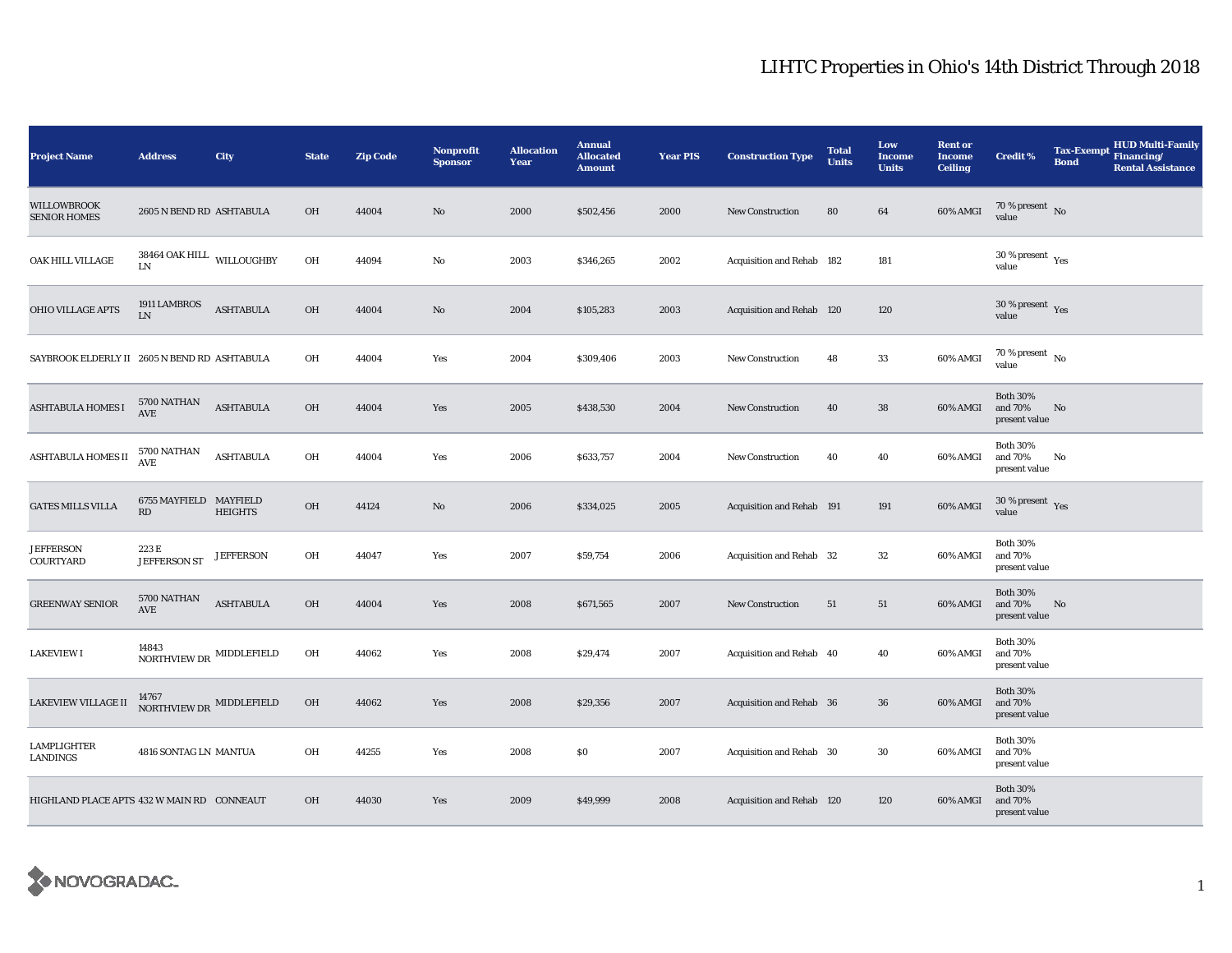## LIHTC Properties in Ohio's 14th District Through 2018

| <b>Project Name</b>                             | <b>Address</b>                            | City                       | <b>State</b> | <b>Zip Code</b> | Nonprofit<br><b>Sponsor</b> | <b>Allocation</b><br>Year | <b>Annual</b><br><b>Allocated</b><br><b>Amount</b> | <b>Year PIS</b>      | <b>Construction Type</b>         | <b>Total</b><br><b>Units</b> | Low<br><b>Income</b><br><b>Units</b> | <b>Rent or</b><br><b>Income</b><br><b>Ceiling</b> | <b>Credit %</b>                             | <b>Bond</b> | <b>HUD Multi-Family</b><br>Tax-Exempt Financing/<br><b>Rental Assistance</b> |
|-------------------------------------------------|-------------------------------------------|----------------------------|--------------|-----------------|-----------------------------|---------------------------|----------------------------------------------------|----------------------|----------------------------------|------------------------------|--------------------------------------|---------------------------------------------------|---------------------------------------------|-------------|------------------------------------------------------------------------------|
| <b>JEREMY PARK</b>                              | 61 N MAPLE ST ORWELL                      |                            | OH           | 44076           |                             | 2011                      | \$0                                                | 2010                 | Acquisition and Rehab 36         |                              | 36                                   |                                                   | <b>Both 30%</b><br>and 70%<br>present value | Yes         |                                                                              |
| <b>NORTHVIEW</b>                                | 14855 $$\sf{NORTHVIEW\,DR}~$$ MIDDLEFIELD |                            | OH           | 44062           | No                          | 1989                      | \$0                                                | 1990                 | Not Indicated                    | $\bf{0}$                     | $\mathbf 0$                          |                                                   | Not<br>Indicated                            |             |                                                                              |
| <b>COURTYARD APTS</b>                           | 131 COMMERCE $\rm$ GENEVA<br>PL           |                            | OH           | 44041           | No                          | 1992                      | \$65,910                                           | 1993                 | New Construction                 | 47                           | 47                                   |                                                   | $30$ % present $\,$ No $\,$<br>value        |             |                                                                              |
| <b>WESLEY VILLAGE</b>                           | 173 W HIGH ST PAINESVILLE                 |                            | <b>OH</b>    | 44077           | Yes                         | 1994                      | \$196,016                                          | 1996                 | <b>New Construction</b>          | 42                           | 42                                   |                                                   | <b>Both 30%</b><br>and 70%<br>present value | No          |                                                                              |
| BRENTWOOD APTS II                               | 249<br><b>BRENTWOOD</b><br>DR             | PAINESVILLE                | OH           | 44077           | No                          | 1996                      | \$616,747                                          | 1998                 | <b>New Construction</b>          | 152                          | 152                                  | 60% AMGI                                          | $70\,\%$ present $_{\, \rm No}$<br>value    |             |                                                                              |
| <b>WESLEY VILLAGE II</b>                        | 180 WOOD ST                               | <b>PAINESVILLE</b>         | OH           | 44077           | Yes                         | 2000                      | \$0                                                | 1999                 | <b>New Construction</b>          | 62                           | 62                                   | 60% AMGI                                          | $70$ % present $\,$ No value                |             |                                                                              |
| <b>BRENTWOOD APTS</b><br><b>PHASE I</b>         | 329<br><b>BRENTWOOD</b><br>DR             | <b>PAINESVILLE</b>         | OH           | 44077           |                             | Insufficient<br>Data      | \$0                                                | Insufficient<br>Data | Not Indicated                    | 26                           | $\bf{0}$                             |                                                   | Not<br>Indicated                            |             |                                                                              |
| SENECA GROVE APTS                               | 707 ARGONNE<br>${\rm DR}$                 | PAINESVILLE                | OH           | 44077           |                             | Insufficient<br>Data      | \$0                                                | Insufficient<br>Data | <b>Acquisition and Rehab 132</b> |                              | 132                                  |                                                   | <b>Both 30%</b><br>and 70%<br>present value |             |                                                                              |
| ST LUCY SENIOR APTS 16246 E HIGH ST MIDDLEFIELD |                                           |                            | OH           | 44062           |                             | Insufficient<br>Data      | \$0                                                | Insufficient<br>Data | Not Indicated                    | $\mathbf{7}$                 | $\bf{0}$                             |                                                   | Not<br>Indicated                            |             |                                                                              |
| <b>GARRETHOUSE</b>                              | 10854 N ST                                | GARRETTSVILLE OH           |              | 44231           | $\mathbf{N}\mathbf{o}$      | 1987                      | \$0                                                | 1987                 | <b>New Construction</b>          | 40                           | 40                                   |                                                   | 30 % present<br>value                       |             |                                                                              |
| <b>MARY ROSE ESTATES</b>                        | 35253<br>MAPLEGROVE<br>RD                 | WILLOUGHBY<br><b>HILLS</b> | OH           | 44094           |                             | 2010                      | $\$0$                                              | 2013                 | <b>New Construction</b>          | 40                           | 40                                   |                                                   | Not<br>Indicated                            | Yes         |                                                                              |
| <b>MAJORS CROSSING</b>                          | 2789<br><b>JEFFERSON</b><br><b>STREET</b> | <b>ROCK CREEK</b>          | OH           | 44084-9672      |                             | 2013                      | \$860,097                                          | 2015                 | <b>New Construction</b>          | 40                           | 40                                   |                                                   | <b>Both 30%</b><br>and 70%<br>present value | No          | Yes                                                                          |
| NORTHVIEW APTS                                  | 14854<br>NORTHVIEW DR $\,$ MIDDLEFIELD    |                            | OH           | 44062           | No                          | 1988                      | \$0                                                | 1988                 | <b>New Construction</b>          | 8                            | 8                                    |                                                   | 70 % present<br>value                       |             |                                                                              |